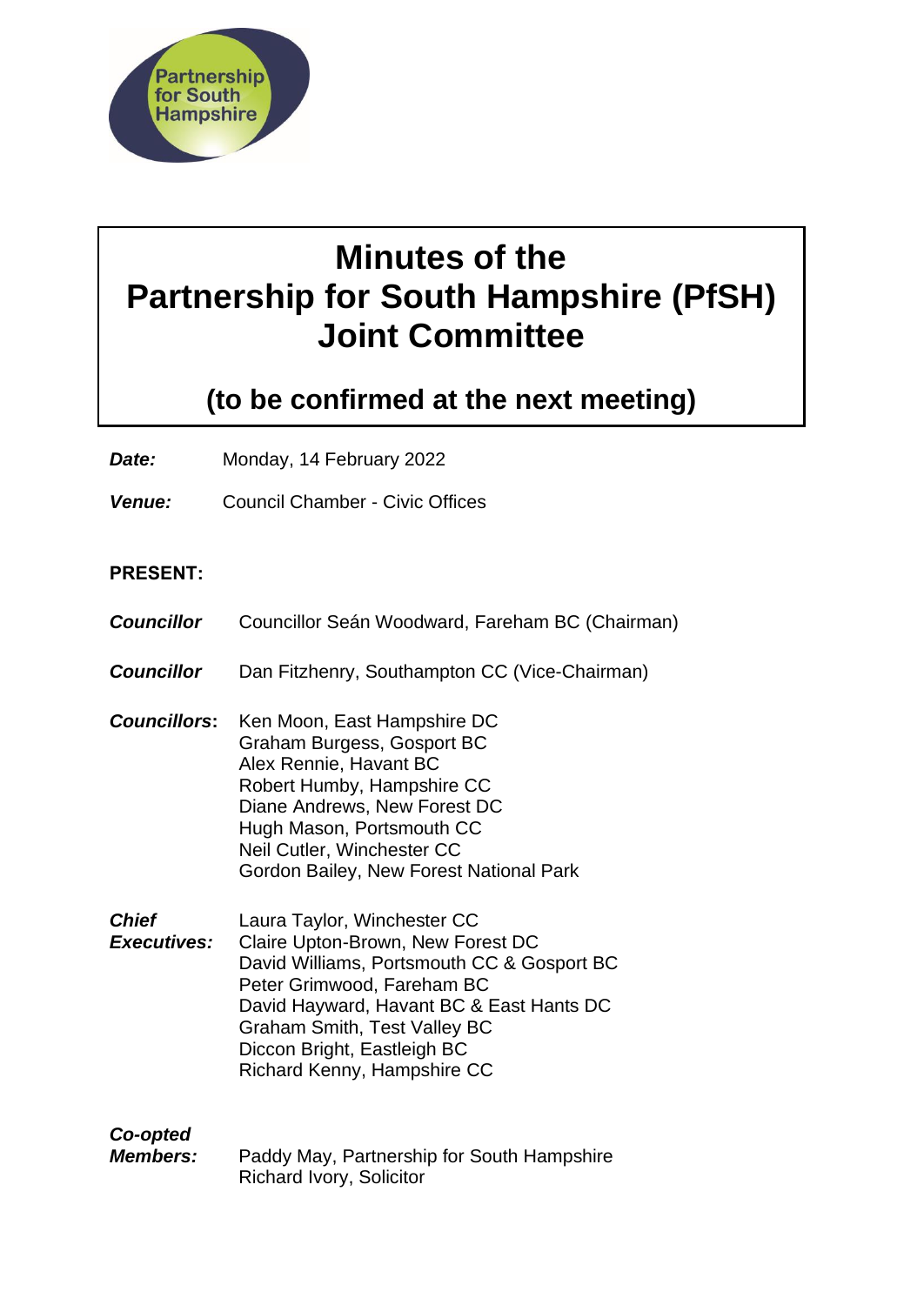*Also Present***:** Jonathan Evans, Southampton CC – Item 8 Simon Eden, Southern Policy Centre – Item 9 Deborah Whitfield, Hampshire & Isle of Wight Wildlife Trust – Item 10 Simon Kennedy, PfSH Strategic Environmental Planning Officer – Item 11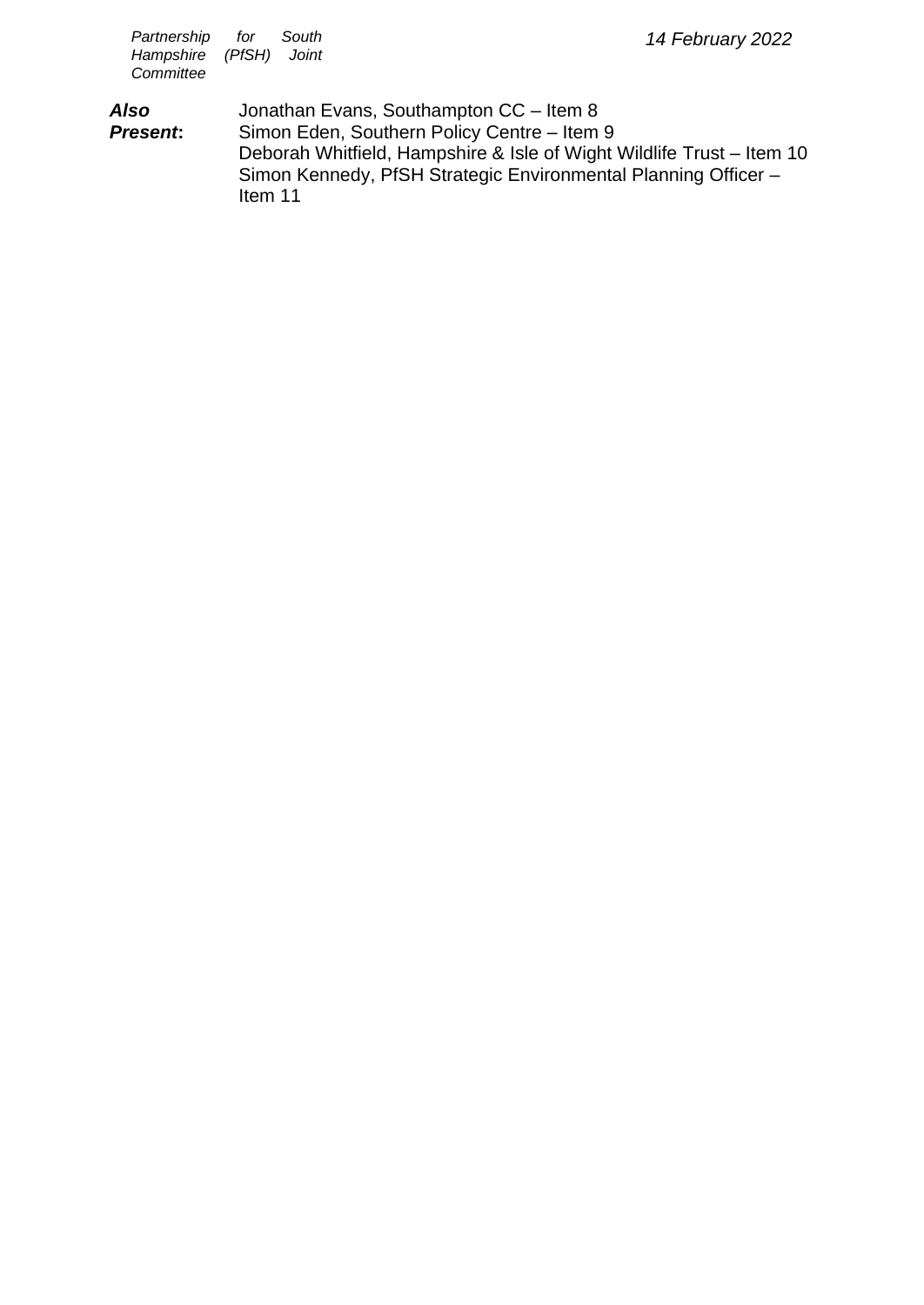#### **1. APOLOGIES FOR ABSENCE AND CHANGES IN JOINT COMMITTEE MEMBERSHIP**

Apologies of absence were received from:

Councillor Keith House (Eastleigh BC), Gavin Parker (New Forest NPA) with Councillor Gordon Bailey deputising, Councillor Nick Adams-King (Test Valley BC), Stuart Jarvis (Hampshire CC) with Richard Kenny deputising, Andy Ferrier (Test Valley BC) with Graham Smith deputising, Kim Sawyer (Havant B& East Hants DC) with David Hayward deputising, Nick Tustian (Eastleigh BC) with Diccon Bright deputising, Kate Ryan (New Forest DC) with Claire Upton-Brown deputising and Alison Barnes (New Forest NPA).

Changes to the Joint Committee Membership:

Kim Sawyer has replaced Gill Kneller as the representative for Havant BC & East Hants DC and Kate Ryan is the new Chief Executive Officer at the New Forest DC replacing Bob Jackson.

#### **2. MINUTES**

Members of the Joint Committee were asked to note an amendment to the Previous Minutes as Robert Humby (Hampshire CC) was in fact not in attendance as the Minutes from the 25 October 2021 state.

RESOLVED that with the amendment made to remove Robert Humby (Hampshire CC) from the attendees list, the minutes of the PfSH Joint Committee meeting held on the 25 October 2021 be confirmed and signed as a correct record.

#### **3. CHAIRMAN'S ANNOUNCEMENTS**

There were no Chairman's announcements made at this meeting.

#### **4. DECLARATIONS OF INTEREST**

There were no declarations of interest made at this meeting.

#### **5. DEPUTATIONS**

There were no deputations made at this meeting.

#### **6. REFERENCES FROM THE OVERVIEW AND SCRUTINY COMMITTEE**

PfSH Overview and Scrutiny Committee – 02 February 2022

#### **MINUTE ITEM 8 - GREENPRINT FOR SOUTH HAMPSHIRE**

The Overview and Scrutiny Committee received an update in respect of the Greenprint for South Hampshire which updated members on the conclusions of workshops held with sector specialists over the autumn to develop the definitions of the five framework priorities and determine outcomes which will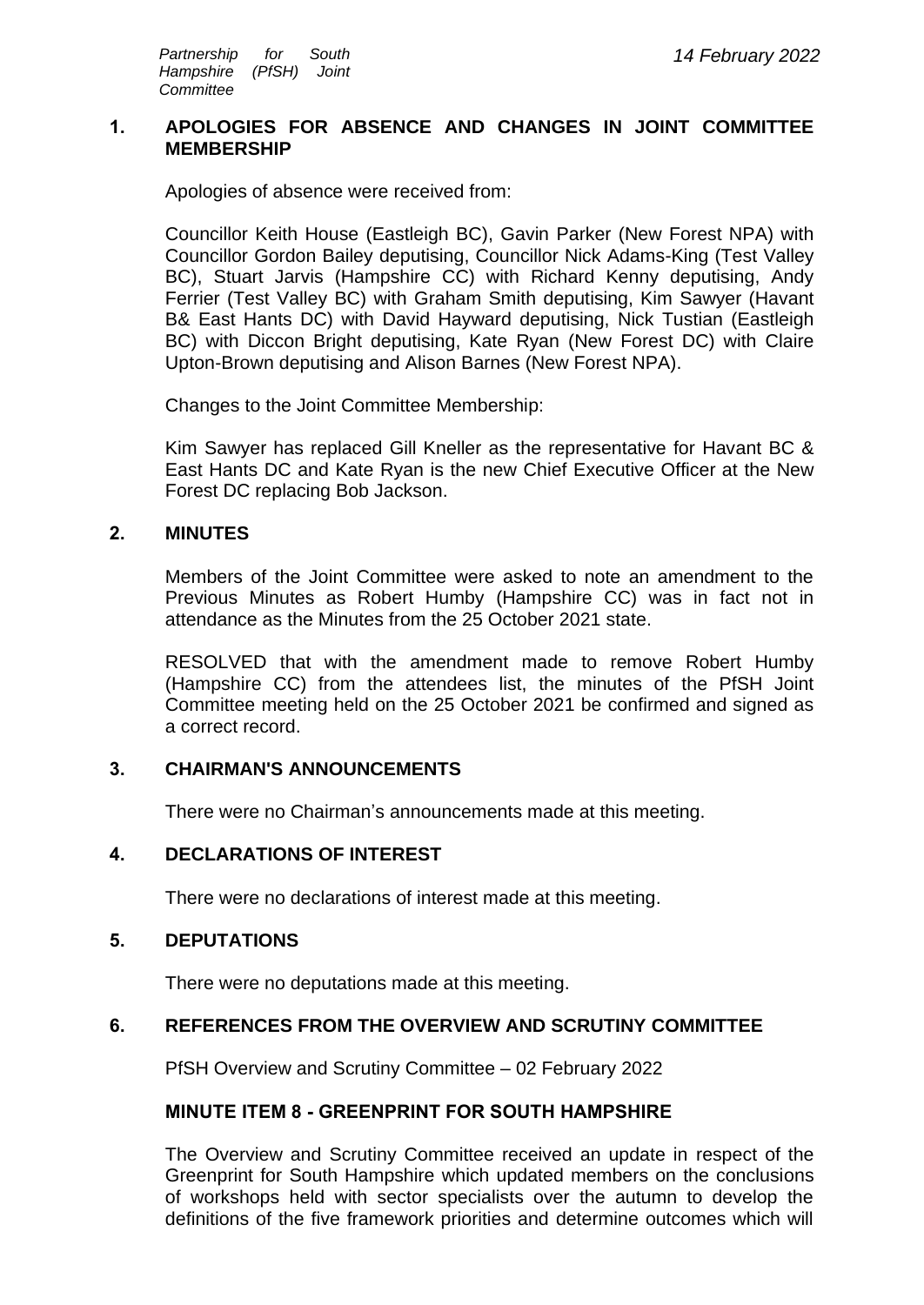help guide PfSH member local authorities and other partners in collaborating to achieve those priorities.

Members of the Committee suggested that the PfSH Joint Committee ask for more communication be undertaken in promotion of Greenprint as they felt that many local authorities were not aware of this project and the work that is being undertaken*.*

RESOLVED that the Overview and Scrutiny Committee:-

- a) NOTES the contents of this report;
- b) NOTES that the Joint Committee will be asked to:
	- i. NOTE the progress on developing the Greenprint for South Hampshire;
	- ii. CONFIRM that it is content with the expanded definitions of the five priorities (at Appendix 1);
	- iii. AGREE in principle the ten outcomes which are proposed as a basis for developing a PfSH-wide approach to a green recovery (at Appendix 3);
	- iv. AGREE that local authority officers and others from partner organisations work together to develop an action plan to achieve the agreed outcomes; and
- c) suggested that the PfSH Joint Committee ask for more communication be undertaken in promotion of Greenprint, and other PfSH work, as they felt that many local authorities were not aware of this project and the work that is being undertaken.

#### **MINUTE ITEM 9 - SOLENT WADERS AND BRENT GOOSE STRATEGY**

The Overview and Scrutiny Committee received a summary report by Deborah Whitfield from the Hampshire and Isle of Wight Wildlife Trust which is seeking agreement to the continuation of PfSH support for the Solent Waders and Brent Goose Strategy (SW&BGS) and commit to an annual contribution towards the cost of an officer post that will facilitate the delivery of that Strategy.

The Strategy aims to identify, conserve and enhance sites that functionally support the Special Protection Areas (SPAs) of the Solent sub-region, and advise on mitigation for unavoidable impacts. This proposal is aligned to, and complements, the work of the Bird Aware Solent and seeks to benefit local planning authorities by monitoring the impact of development on SPAs.

The Committee requested that the PfSH Joint Committee be informed of their support for the 14K funding contribution towards the creation of an officer post that will improve communications, access to mapping and data, and help with identifying suitable low-use site mitigation projects.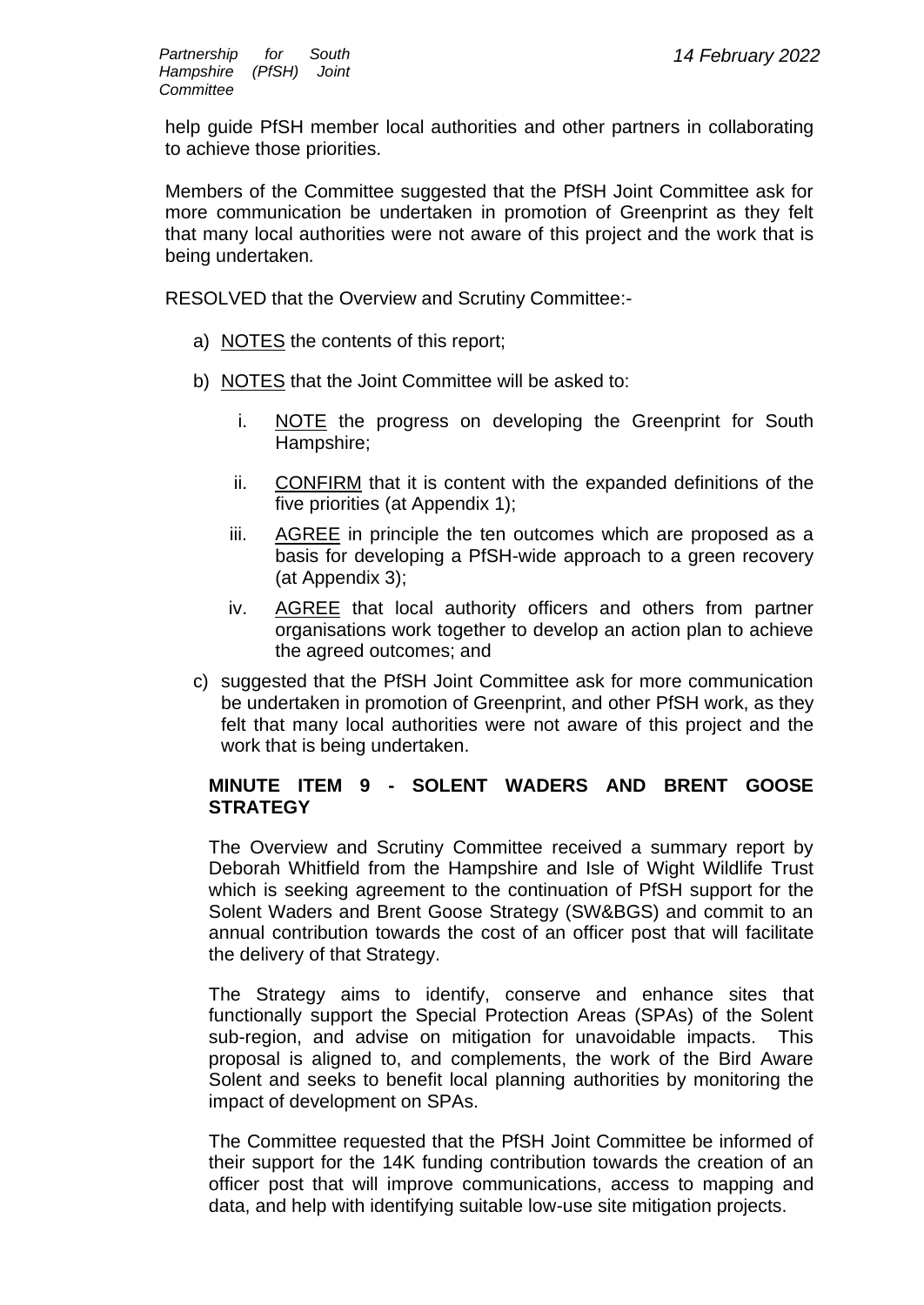RESOLVED that the Overview & Scrutiny Committee:-

- a) NOTE the content of this report;
- b) NOTE that Joint Committee will be asked to:

(i) FORMALLY ACKNOWLEDGE the Solent Waders and Brent Goose Strategy 2020 and Mitigation Guidance 2018 (appendix A) as key reference documents for policy and decision making by PfSH and its partners as appropriate;

(ii) AGREE Solent Waders and Brent Goose Steering Group's request for annual PfSH funding of £14k. The funding will be a contribution to an officer post commencing April 2022 that will improve communications, access to mapping and data, and help with identifying suitable low-use site mitigation projects;

(iii) AGREE how the cost of a PfSH contribution to the SW&BGS officer role should be apportioned among the PfSH local authorities; and

c) requested that the PfSH Joint Committee be informed of their support for the 14K funding contribution towards the creation of an officer post that will improve communications, access to mapping and data, and help with identifying suitable low-use site mitigation projects.

#### **7. PFSH CO-ORDINATORS REPORT**

The Joint Committee received a report by the PfSH Coordinator, Paddy May, that covers issues which are significant, but do not justify a full report to be brought to the Committee for decision or for information.

RESOLVED that the Joint Committee NOTE the matters for information outlined in part B of this report.

#### **8. PFSH BUDGET MONITORING 2021/22 AND PROPOSED BUDGET 2022/23**

The Joint Committee received the PfSH Budget Report 2022/23 from Jonathan Evans (Southampton CC).

The Joint Committee considered the comments from the Overview and Scrutiny Committee at item 6.

RESOLVED that the Joint Committee:-

- a) NOTE the budget monitoring position for 2021/22, as set out in the report
- b) NOTE that the forecast outturn from the 2021/22 budgets is provisional and may be subject to change in the final outturn budget report.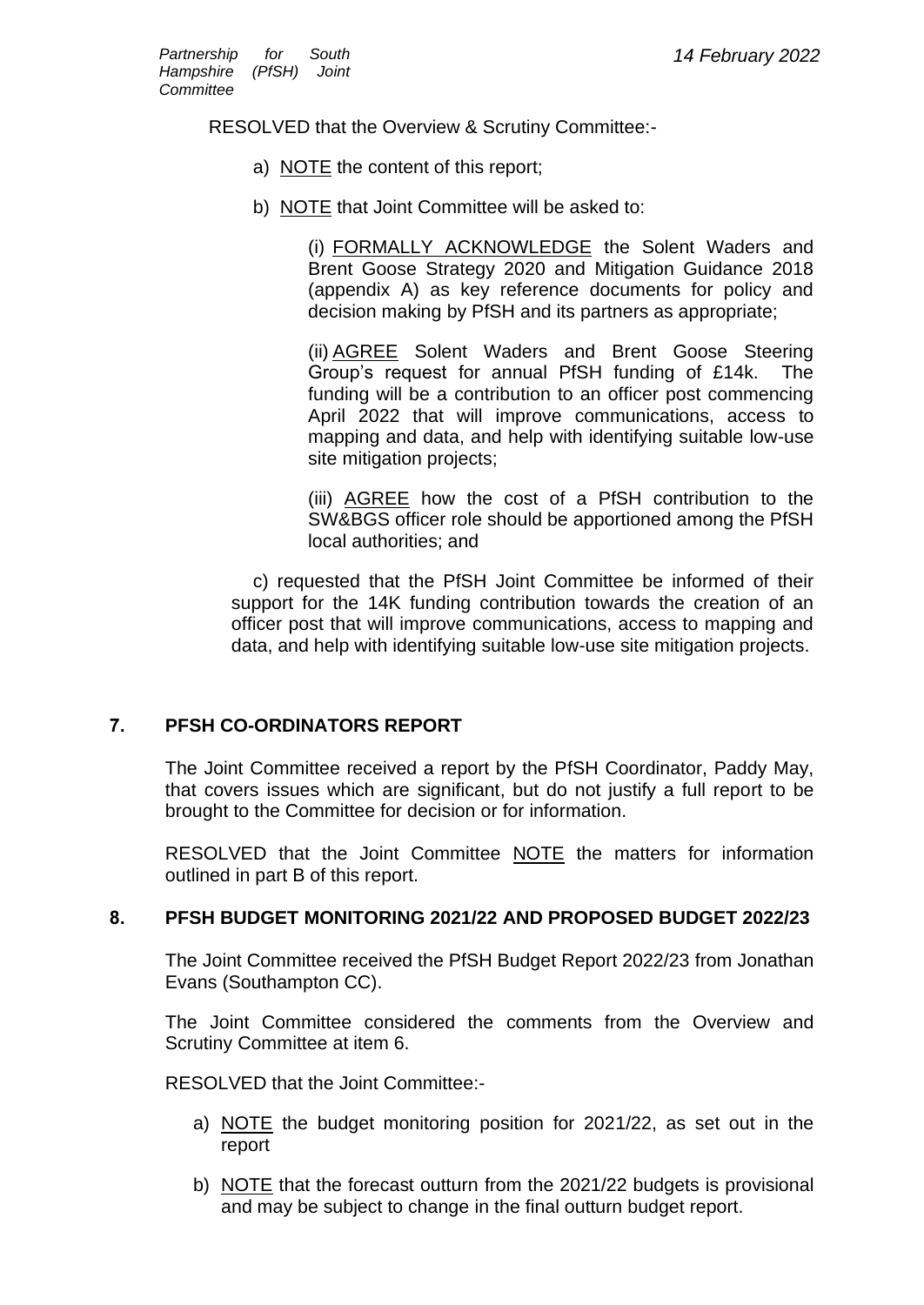- c) APPROVE the proposed revenue budget for 2022/23, as set out in the report; and
- d) APPROVE the partner contributions for 2022/23 as shown on table 5.

#### **9. GREENPRINT FOR SOUTH HAMPSHIRE: UPDATE**

The Joint Committee received a report from Simon Eden (Southern Policy Centre) outlining the outcomes of the stakeholder workshops and progress towards development of an action plan for the Greenprint for South Hampshire.

The Joint Committee considered the comments from the Overview and Scrutiny Committee at item 6.

RESOLVED that the Joint Committee:-

- a) NOTE the progress on developing the Greenprint for South Hampshire;
- b) CONFIRMED that it is content with the expanded definitions of the five priorities (at **Appendix 1**);
- c) AGREED in principle the ten outcomes which we propose as a basis for developing a PfSH-wide approach to a green recovery (at **Appendix 3**); and
- d) AGREED that Council Officers and others from partner organisations (such as the Solent LEP, Natural England and Solent Transport) work together to develop an action plan to achieve the agreed outcomes.

#### **10. SOLENT WADERS AND BRENT GOOSE STRATEGY**

The Joint Committee received a report from Deborah Whitfield from the Hampshire and Isle of Wight Wildlife Trust requesting support, mitigation guidance and funding.

The Chairman suggested that the investigations are made into the synergies between the Solent Waders and Brent Goose Strategy and Bird Aware Solent as, if deep enough, joint working could be advantageous. The Joint Committee noted that if the Solent Waders and Brent Goose Strategy can be delivered by Bird Aware this could reduce the amount of funding required in the future.

The New Forest National Park authority highlighted that the report makes clear that their contribution cannot yet be confirmed and that they have reservations about the funding formula. The Chairman stated that the formula was based on the proportion of sites within each planning authority.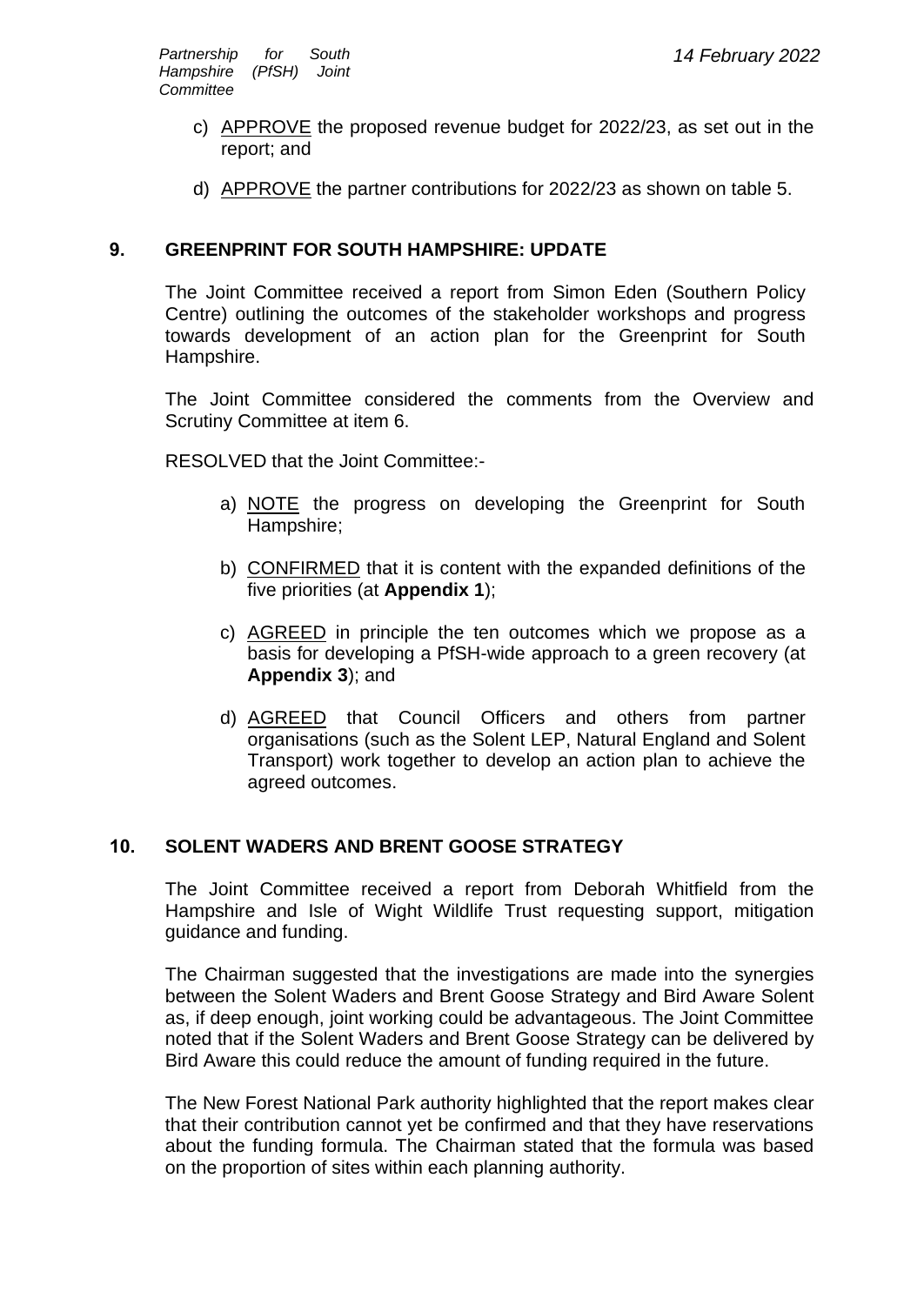RESOLVED that Joint Committee:-

- a) FORMALLY ACKNOWLEDGED the Solent Waders and Brent Goose Strategy 2020 and Mitigation Guidance 2018 (**Appendix A**) as key reference documents for policy and decision-making by PfSH and its partners as appropriate;
- b) AGREED the Solent Waders and Brent Goose Steering Group's request for annual PfSH funding of £14k. The funding will be a contribution to an officer post (commencing in April 2022) that will improve communications, access to mapping and data, and help with identifying suitable low-use site mitigation projects;
- c) AGREED that costs be met by LPAs by way of each contributing a proportion based on the sites that fall within each LPA boundary; and
- d) AGREED that investigations are made into the synergies between the Solent Waders and Brent Goose Strategy and Bird Aware Solent.

#### **11. UPDATE ON NUTRIENT NEUTRALITY IN THE SOLENT**

The Joint Committee received a report from Simon Kennedy, PfSH Strategic Environmental Planning Officer.

RESOLVED that Joint Committee NOTE the contents of this update.

#### **12. THE FUTURE OPERATION OF THE CULTURE, CREATIVE INDUSTRIES AND BUILT ENVIRONMENT PANEL**

The Joint Committee received a report outlining options for the future operation of the culture, creative, industries and built environmental panel from Charles Freeman.

The Chairman, on behalf of PfSH, thanked Charles Freeman for all his work since the creation of the culture, creative, industries and built environmental panel in 2006.

RESOLVED that the Joint Committee:-

- a) AGREED the outline approach presented by Southern Policy Centre at **Annex A**. Annex A sets out how support for the Culture, Creative Industries and Built may be determined. Final details of the proposal to then be agreed between Southern Policy Centre and the lead PfSH Co-ordinator; and
- b) AGREED to proceed with its support for Creative Network South on the basis of Hampshire Chamber of Commerce continuing as host, and until a decision is made on how future support for culture, creative industries and built environment work is managed.